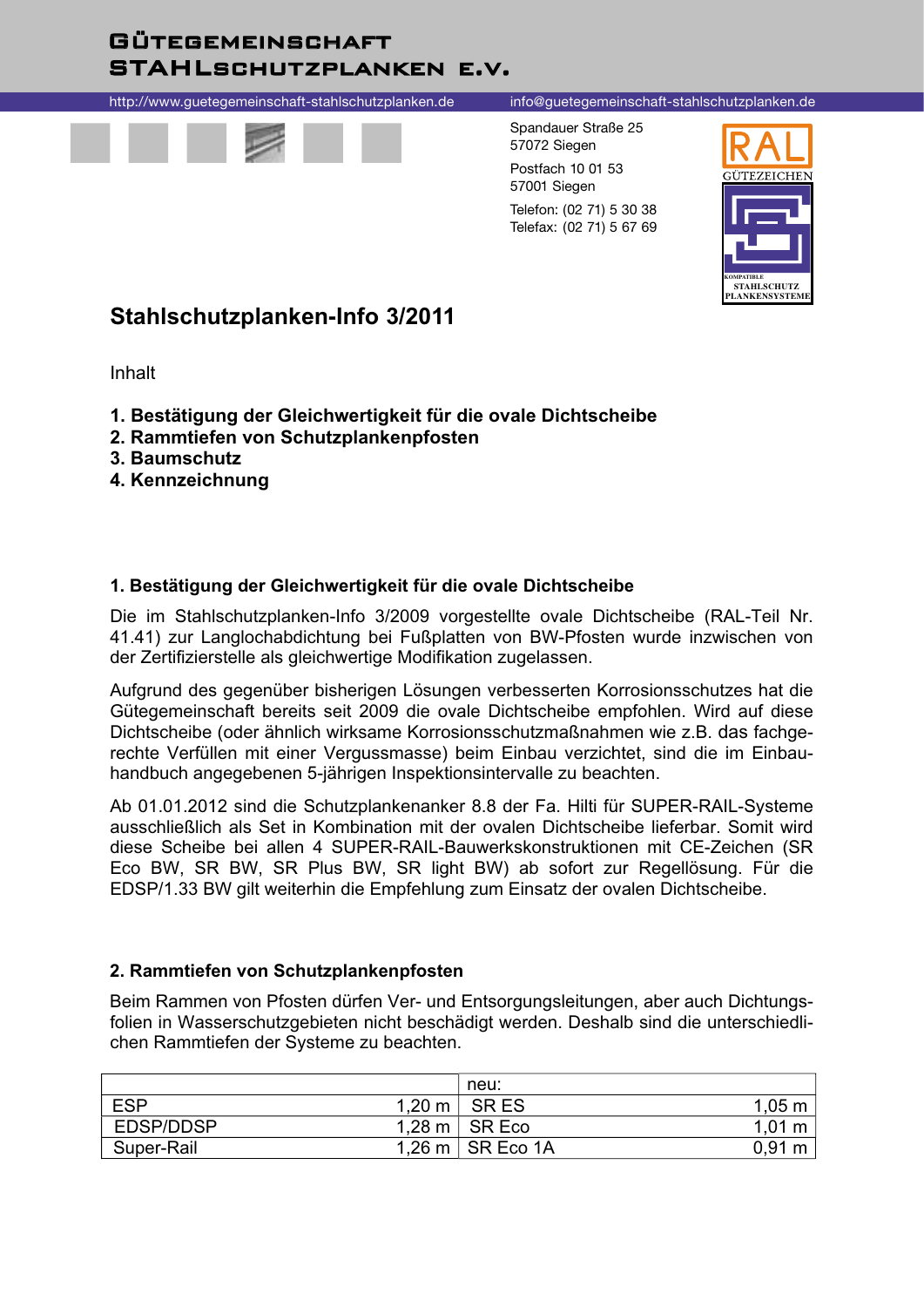Das nachfolgende Bild zeigt die Einbautiefen von EDSP und SR Eco 1A im Vergleich.



Bild 1: Vergleich der Einbautiefe von EDSP und SUPER-RAIL Eco 1A

Da die Lage der Leitungen etc. nicht immer konstant ist, muss ein Sicherheitszuschlag von mindestens 10 cm berücksichtigt werden. Steht die notwendige Rammtiefe nicht zur Verfügung, sind mit dem Auftraggeber Sondermaßnahmen zu vereinbaren (Pfostenkürzen einzelner Pfosten, einzelne Eingrab- bzw. Plattenpfosten, Streifenfundament o.ä.).

Das Kürzen von Pfosten bedarf grundsätzlich der schriftlichen Genehmigung des Auftraggebers und ist nur bis zu dem für die jeweilige Bodenklasse im Einbauhandbuch angegebenen Wert zulässig.

In vielen Fällen, wo bislang eine EDSP mit gekürzten Pfosten zum Einsatz gekommen wäre, kann durch die Wahl einer SR Eco bzw. SR Eco 1A auf entsprechende Sondermaßnahmen verzichtet werden. Vergleicht man die Regeleinbautiefe von SR Eco 1A mit der EDSP, so ergibt sich eine Differenz von 37 cm.

### 3. Baumschutz

Gemäß RPS 2009 und dem ARS 28/2010 sind Bäume als punktuelle, nichtverformbare Einzelhindernisse zu betrachten. Sie stellen eine besondere Gefährdung für Fahrzeuginsassen dar. Dass eine Einstufung mit sehr hohem Gefährdungspotential der Realität entspricht, zeigt sich auch aus den Unfallstatistiken. Bäume sind mit Abstand die Gefahrenstelle, an der die meisten Getöteten im Straßenverkehr zu beklagen sind. Konseguenterweise wird im Ablaufdiagramm nach Bild 7 der RPS auch keine Einschränkung hinsichtlich Abkommenswahrscheinlichkeit oder DTV vorgegeben. Ist der Geltungsbereich der RPS erfüllt, müssen Bäume mit einem Stammdurchmesser von mehr als 8 cm und alle anderen unverformbaren Hindernisse, die sich innerhalb des kritischen Abstandes befinden, ab einer zulässigen Geschwindigkeit von mehr als 50 km/h grundsätzlich mit Schutzeinrichtungen abgesichert werden.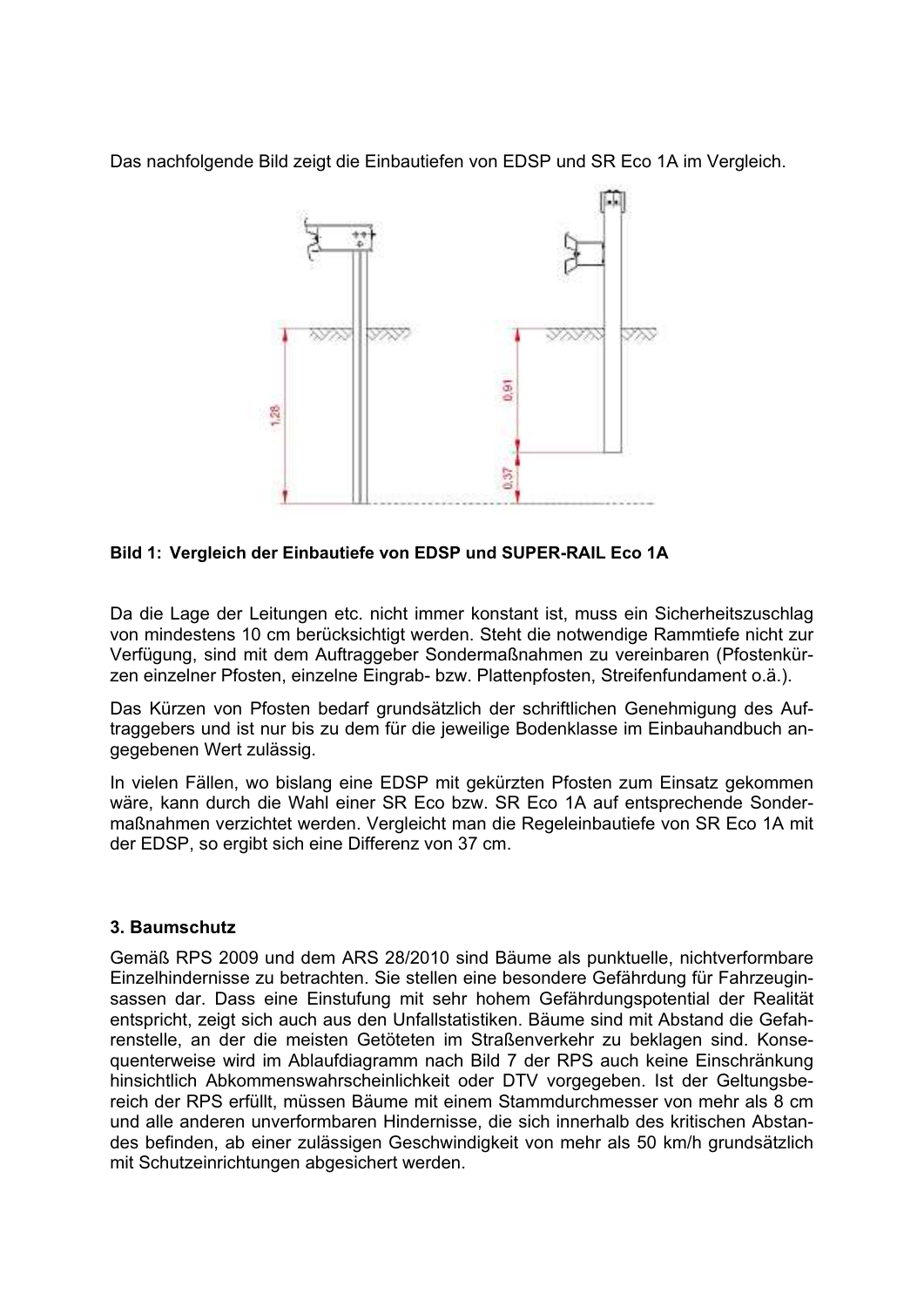Die Problematik bei der Umsetzung in der Praxis liegt jedoch darin, dass Bäume oft sehr dicht am Fahrbahnrand stehen. Insbesondere, wenn aufgrund der Unfallsituation Schutzeinrichtungen erforderlich werden, benötigt man Systeme mit sehr kleinem Wirkungsbereich. Solche Systeme haben jedoch meist einen geringen Pfostenabstand, wie z.B. die Konstruktion ESP Plus W1 mit einem Pfostenabstand von 0,67 cm. Von Seiten der Landschaftspfleger kommt immer wieder die Forderung, dass gerade im Bereich des Baumes keine Pfosten gerammt werden dürfen, um die Baumwurzeln nicht zu schädigen.

Mit dem System ESP BOS (Baum- und Objektschutz) wird dieses Problem gelöst. ESP BOS wurde so konzipiert, dass jeweils ca. 2 m rechts und links des Baumes keine Pfosten vorgesehen sind. So wird das Wurzelwerk geschont.



**Bild 2: ESP BOS** 

Die RPS bietet die Möglichkeit, Schutzeinrichtungen mit einer Gefahrenstelle zu testen und somit praxisnahe Lösungen zu finden. Bei der Anprallprüfung wurde deshalb direkt hinter dem System ESP BOS ein baumähnliches Hindernis verbaut. Durch die erfolgreiche Prüfung kann nun ESP BOS unabhängig vom Wirkungsbereich vor Bäumen eingesetzt werden. Im Einsatzfreigabeverfahren ist dies für den Einsatzort N2 am Fahrbahnrand unter dem Kriterium "2-1 d3" berücksichtigt und kann entsprechend bei Ausschreibungen nach dem Gelbdruck des Standardleistungskataloges beschrieben werden.



**Bild 3: ESP BOS in Alleen** 

Die Schutzeinrichtung wurde so konzipiert, dass zwischen den Bäumen eine nachgiebige Schutzeinrichtung (z.B. ESP 4.0) mit einer geringen Anprallheftigkeit errichtet werden kann. Lediglich unmittelbar am Baum wird das System mit einem Kastenprofil versteift. Dennoch ist die Anprallheftigkeit auch dort noch in Stufe B.